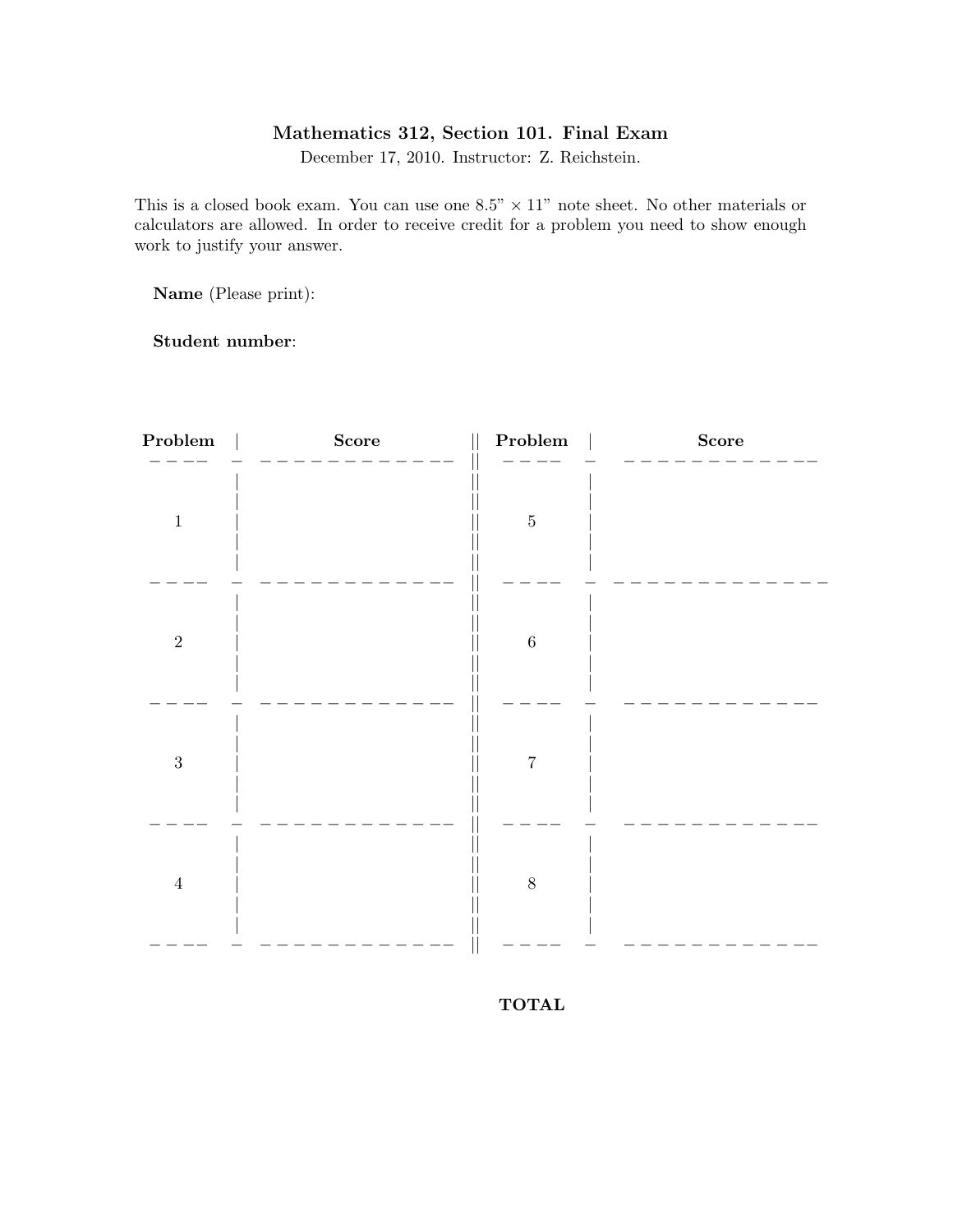**Problem 1** (7 marks). Let  $n$  be an integer. Show that there does not exist a prime number  $p \ge 2$  which divides both  $8n + 3$  and  $5n + 2$ .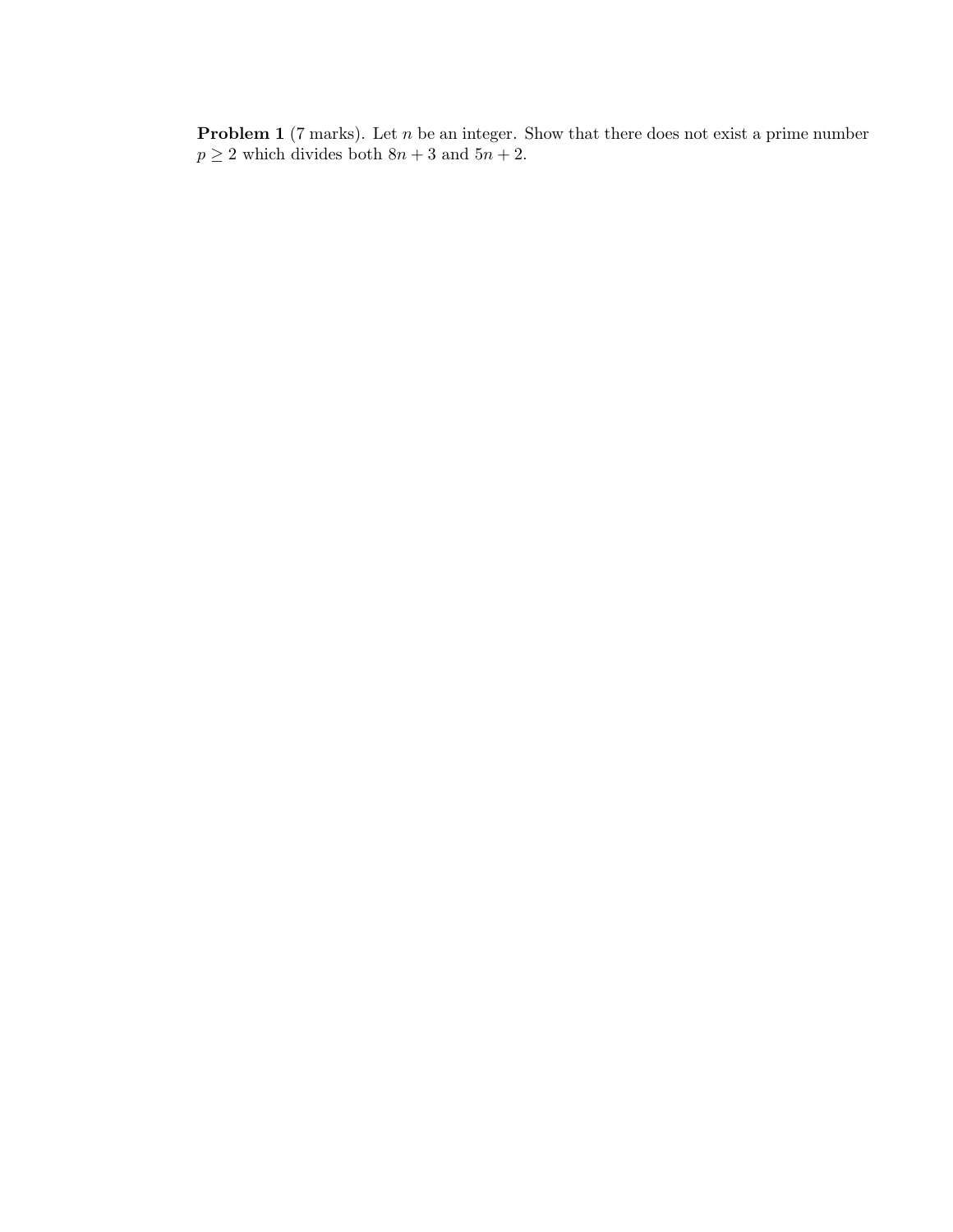**Problem 2** (6 marks). Let  $n = 3^{100}$  and  $a = 8585...85$  be the 2n-digit number, where the digits  $85$  repeat  $n$  times.

(a) Is a divisible by 9?

(b) Is a divisible by 11?

Explain your answers.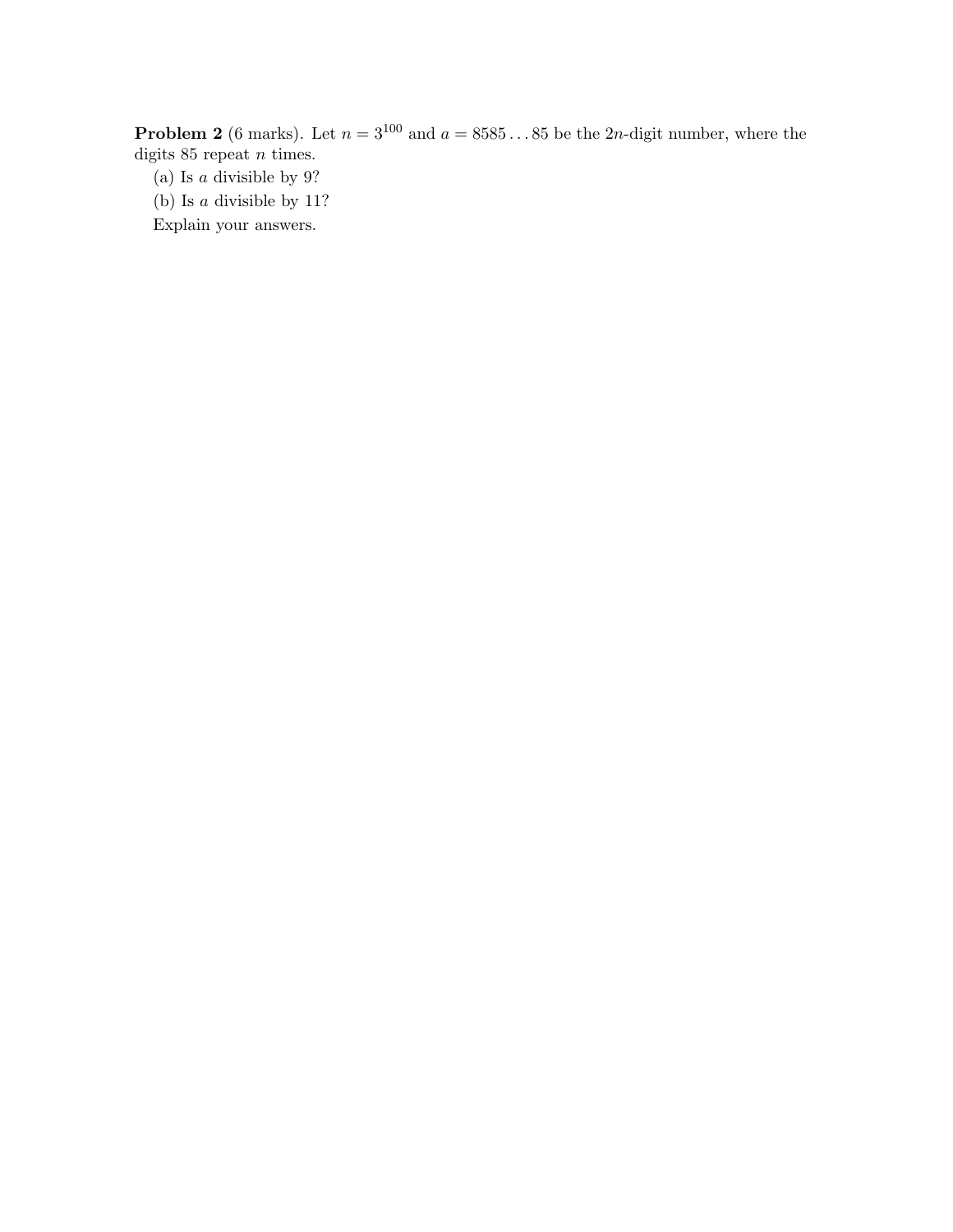**Problem 3** (7 marks). Find all three-digit combinations that can occur as the last three digits of  $a^{100}$ , where a ranges over the integers. Give a simple criterion for predicting which of these possibilities occurs for a given a, without computing  $a^{100}$ . Prove that your criterion is correct.

Hint: Investigate  $a^{100}$  modulo 8 and modulo 125 separately, then use the Chinese Remainder Theorem.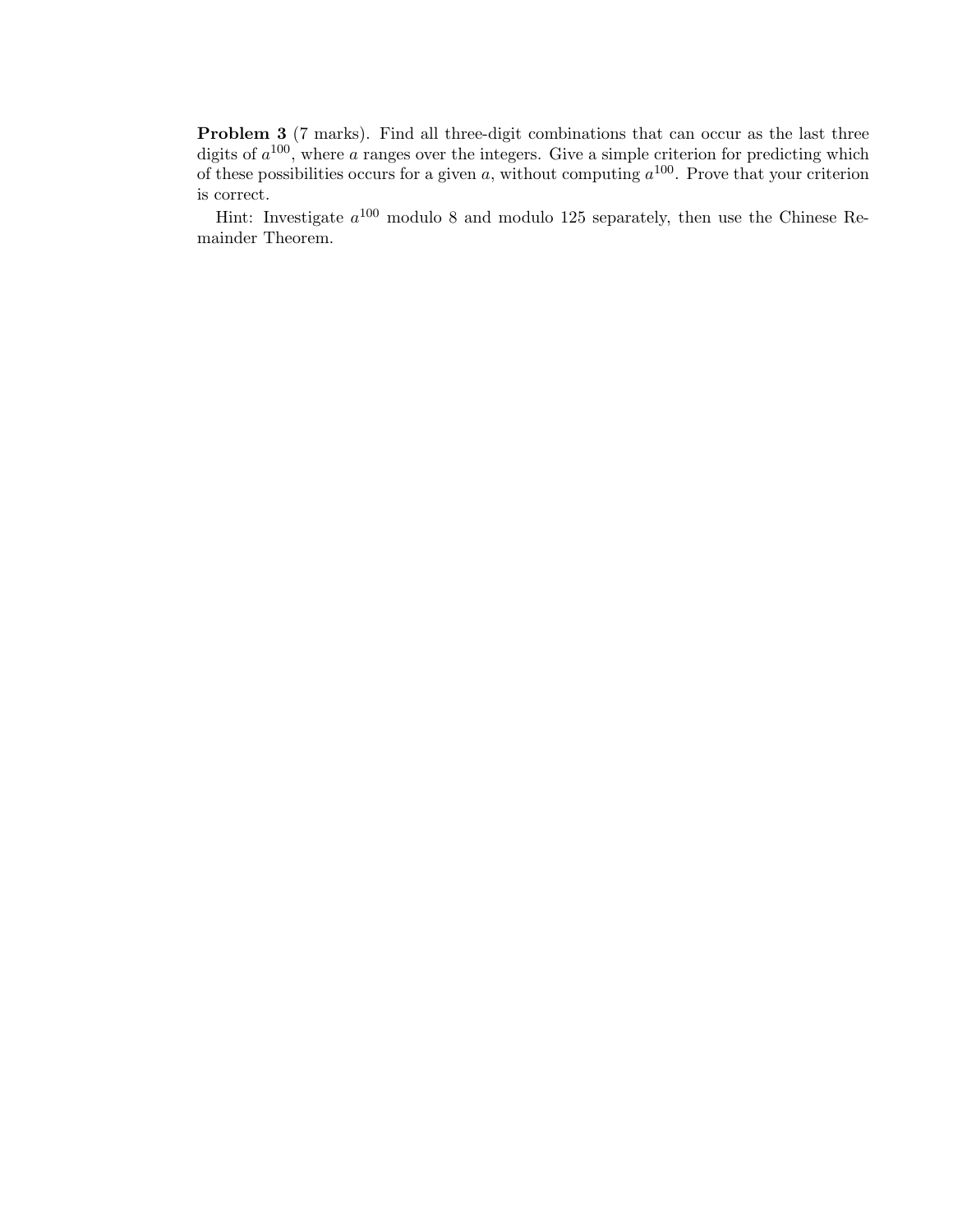**Problem 4** (6 marks). Suppose a positive integer  $n$  has 77 positive divisors (1 and  $n$  count among them). How many of these divisors can be primes? Explain your answer.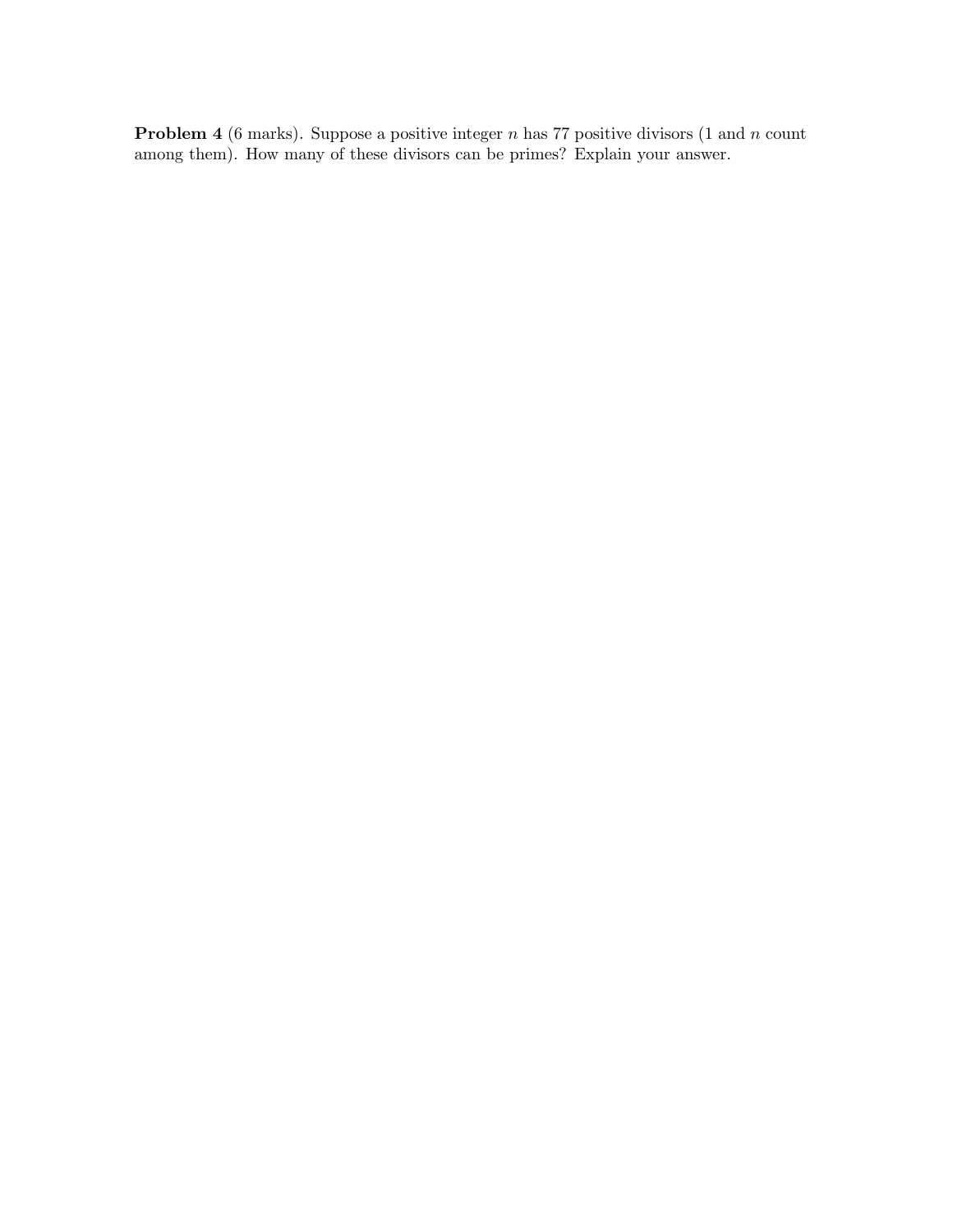**Problem 5** (6 marks). Find all positive integers n such that  $\phi(n) = 22$  and prove that there are no others. Here  $\phi$  denotes the Euler  $\phi\text{-function.}$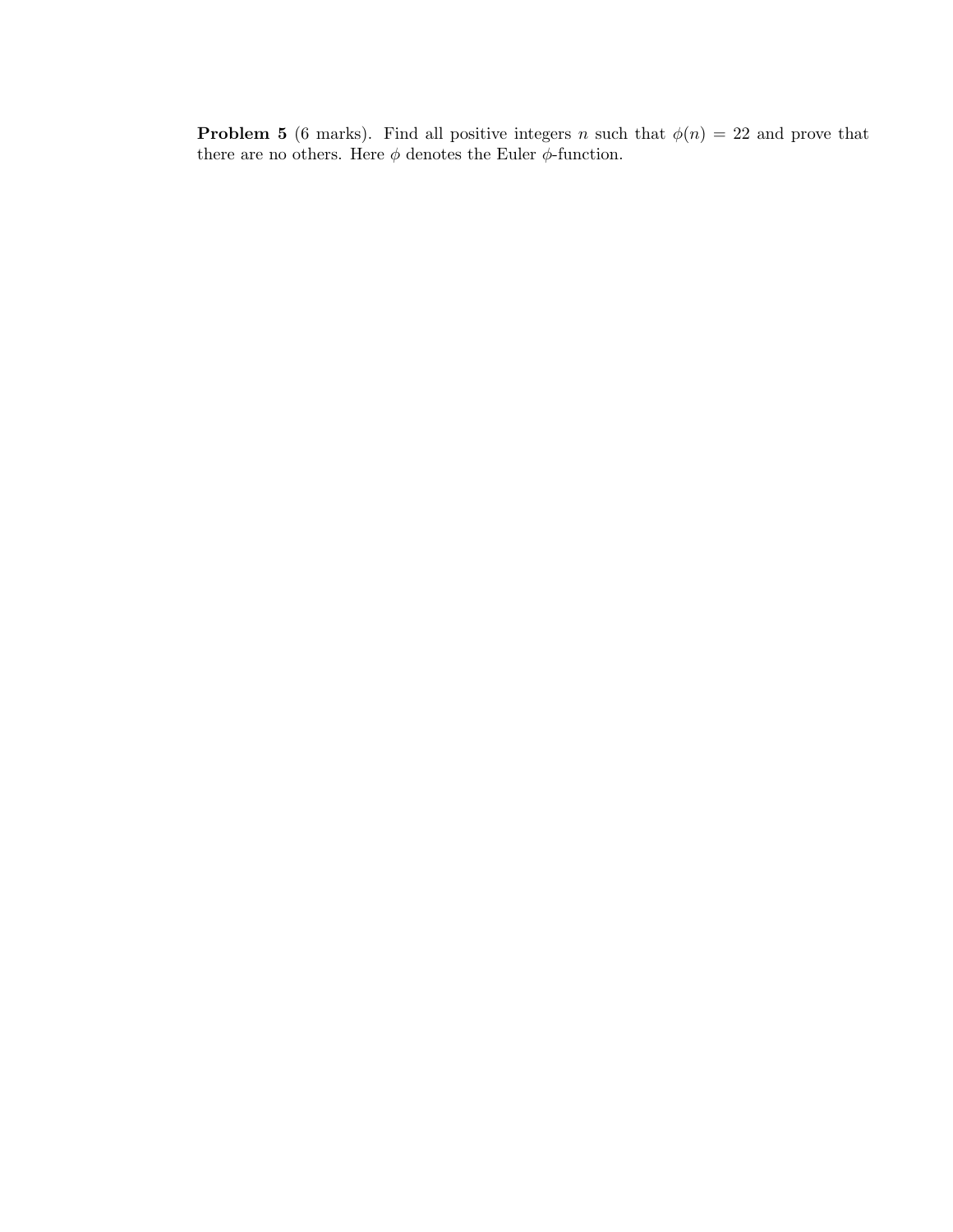**Problem 6** (6 marks). Recall that an affine cryptosystem, with encryption key  $K_E$  =  $(26, a, b)$  and decryption key  $K_D = (26, c, d)$  works as follows. Each letter is assigned a numerical value, in alphabetical order:  $A \mapsto 0$ ,  $B \mapsto 1$ , ...,  $Z \mapsto 25$ . These numbers are then viewed modulo 26; they are encrypted by the formula

$$
x \longrightarrow y \equiv ax + b \pmod{26}
$$

and decrypted by the formula

$$
y \longrightarrow x \equiv cy + d \pmod{26}.
$$

It is known that the most frequently occurring letter in the English language is  $E$  (with numerical value 4) and the second most frequently occurring letter is  $T$  (with numerical value 19). Suppose these letters are encoded as  $F$  (numerical value 5) and  $G$  (numerical value 6), respectively.

- (a) Find the encryption key  $K_E$ .
- (b) Find the decryption key  $K_D$ .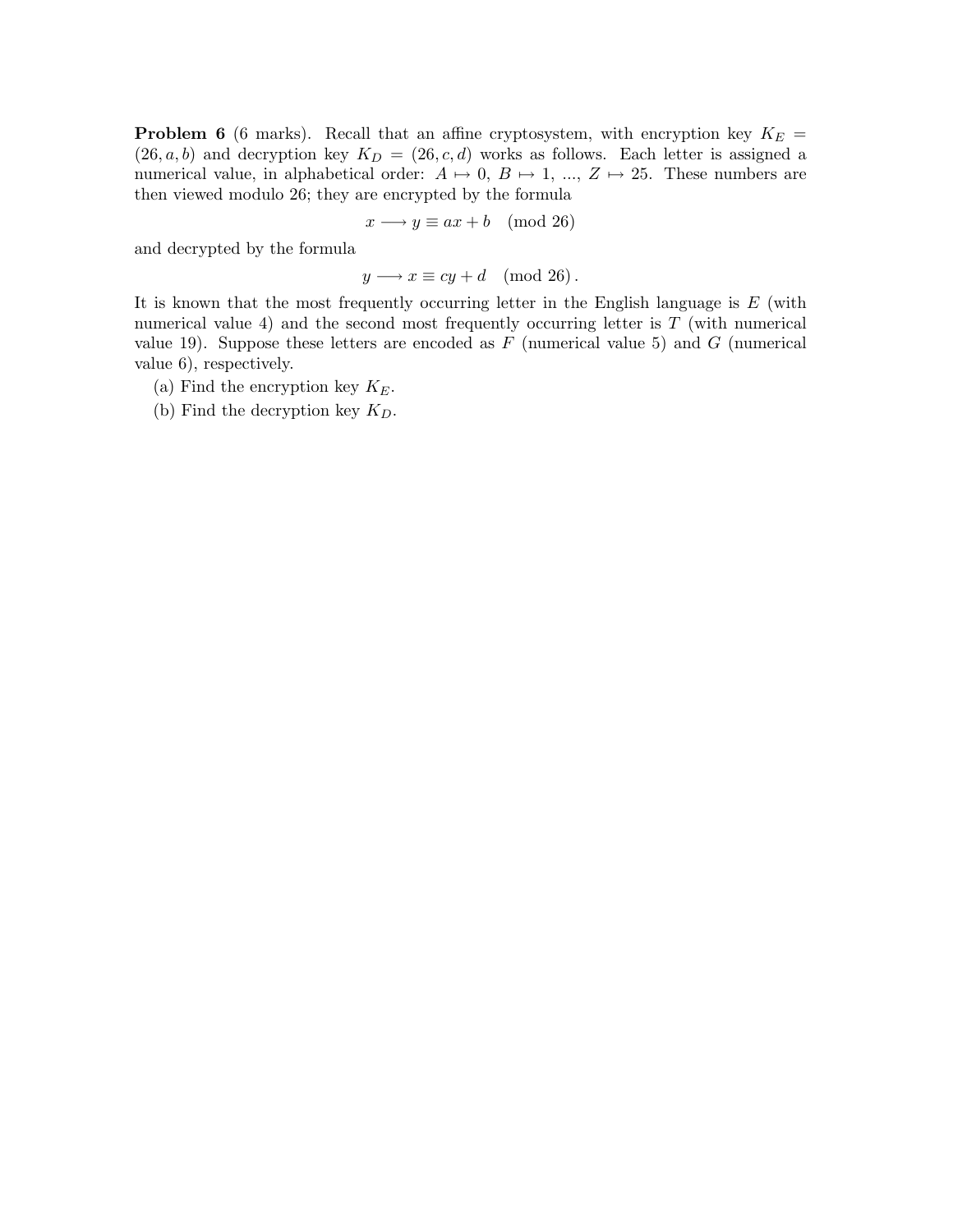**Problem 7** (6 marks). Suppose the public key for an RSA cryptosystem is  $(n, e) = (85, 7)$ and the secret key is  $(85, d)$ . Show that this cryptosystem is not secure by finding d.

Remarks: Recall that a message x is encoded by  $x \rightarrow x^e \pmod{n}$  and a received message y is decoded by  $y \longrightarrow y^d \pmod{n}$ . To make this cryptosystem secure, one needs to use a much larger  $n$ .